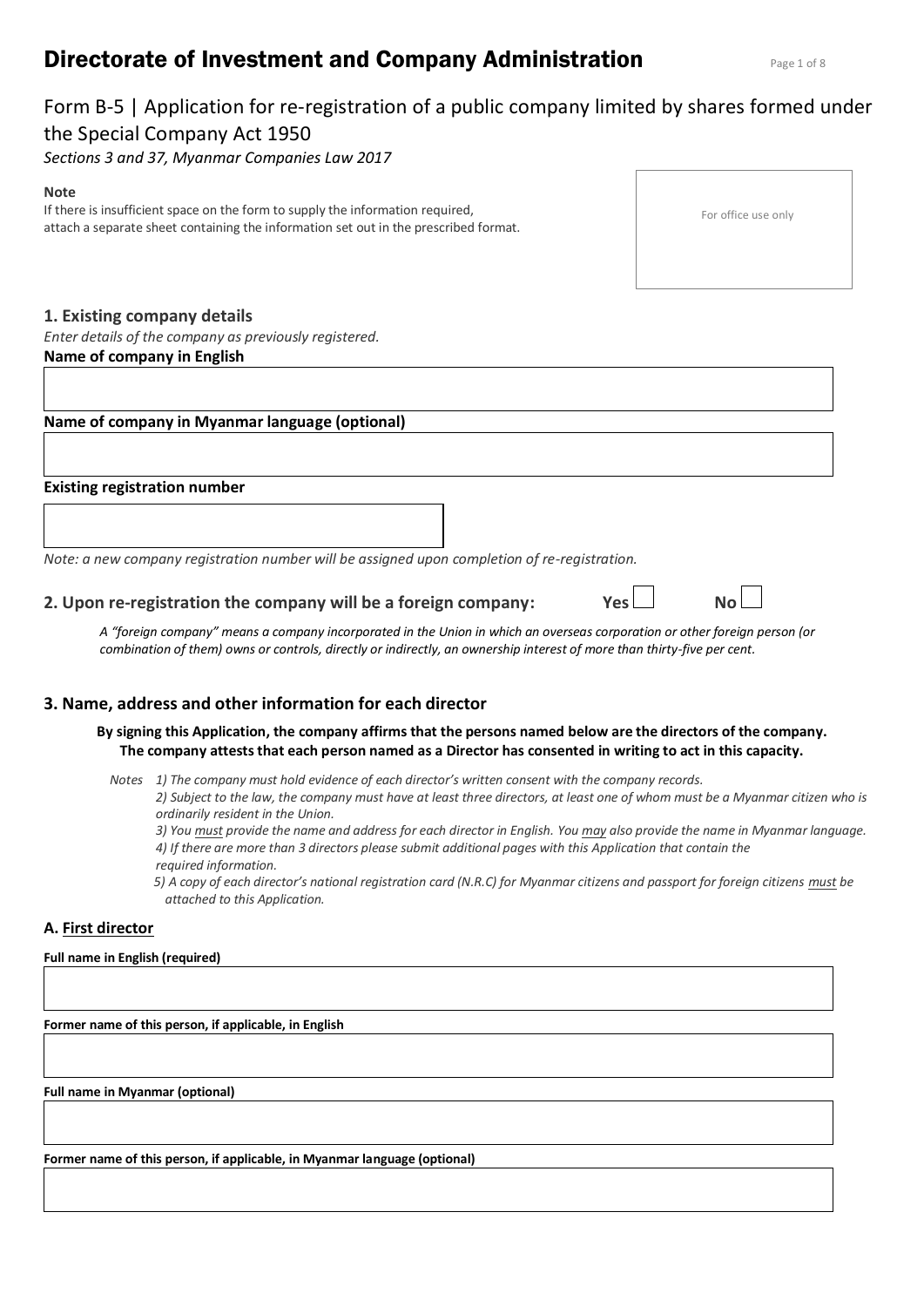| <b>Nationality</b>                 |                                                                   | N.R.C. (for Myanmar citizens) / Passport (for foreign citizens only)             |                     |  |
|------------------------------------|-------------------------------------------------------------------|----------------------------------------------------------------------------------|---------------------|--|
|                                    |                                                                   |                                                                                  |                     |  |
| Other nationalities, if applicable |                                                                   |                                                                                  |                     |  |
|                                    |                                                                   |                                                                                  |                     |  |
| <b>Business occupation, if any</b> |                                                                   |                                                                                  |                     |  |
|                                    |                                                                   |                                                                                  |                     |  |
| Gender                             | Date of birth                                                     |                                                                                  |                     |  |
| Female<br>Male                     |                                                                   |                                                                                  |                     |  |
|                                    | Usual residential address for this director in English (required) |                                                                                  |                     |  |
| Street number and street name      |                                                                   |                                                                                  |                     |  |
|                                    |                                                                   |                                                                                  |                     |  |
| Unit, level, etc. (if applicable)  |                                                                   |                                                                                  |                     |  |
|                                    |                                                                   |                                                                                  |                     |  |
| Quarter/City/Township              |                                                                   |                                                                                  |                     |  |
|                                    |                                                                   |                                                                                  |                     |  |
| State/Region                       |                                                                   | Country                                                                          | Postcode (optional) |  |
|                                    |                                                                   |                                                                                  |                     |  |
|                                    |                                                                   | Email address (optional, but an email is required to receive notifications)      |                     |  |
|                                    |                                                                   |                                                                                  |                     |  |
|                                    |                                                                   |                                                                                  |                     |  |
|                                    |                                                                   | Phone Number (optional, but a phone number is required to receive notifications) |                     |  |
|                                    |                                                                   |                                                                                  |                     |  |
| <b>B. Second director</b>          |                                                                   |                                                                                  |                     |  |

**Full name in English (required)**

**Former name of this person, if applicable, in English**

**Full name in Myanmar (optional)**

**Former name of this person, if applicable, in Myanmar language (optional)**

| <b>Nationality</b> | N.R.C. (for Myanmar citizens) / Passport (for foreign citizens only) |
|--------------------|----------------------------------------------------------------------|
|                    |                                                                      |
|                    |                                                                      |

**Other nationalities, if applicable**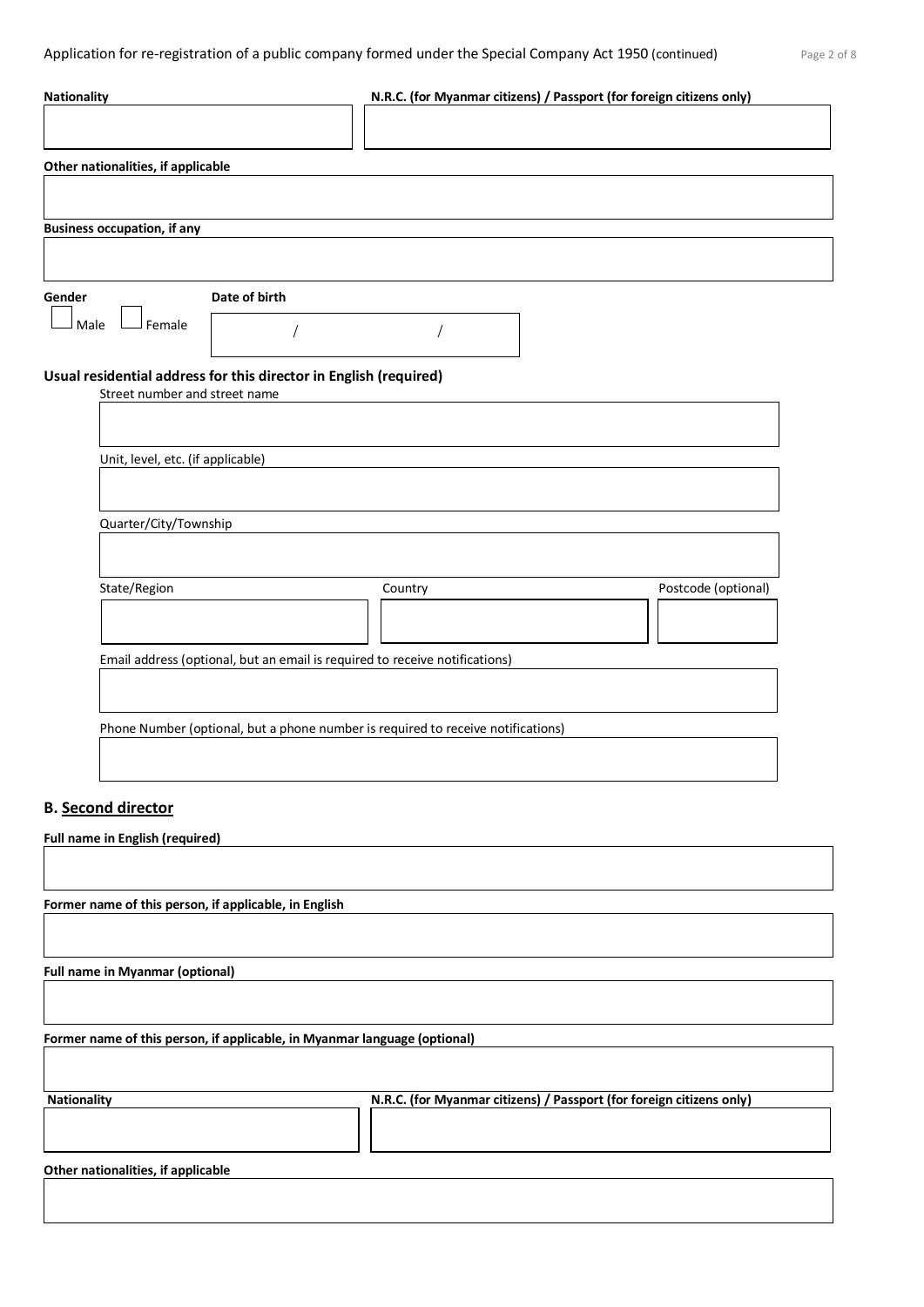| Gender                            | Date of birth                                                     |                                                                             |                     |
|-----------------------------------|-------------------------------------------------------------------|-----------------------------------------------------------------------------|---------------------|
| Female<br>Male                    |                                                                   |                                                                             |                     |
| Street number and street name     | Usual residential address for this director in English (required) |                                                                             |                     |
|                                   |                                                                   |                                                                             |                     |
| Unit, level, etc. (if applicable) |                                                                   |                                                                             |                     |
|                                   |                                                                   |                                                                             |                     |
|                                   |                                                                   |                                                                             |                     |
| Quarter/City/Township             |                                                                   |                                                                             |                     |
| State/Region                      |                                                                   | Country                                                                     | Postcode (optional) |
|                                   |                                                                   |                                                                             |                     |
|                                   |                                                                   | Email address (optional, but an email is required to receive notifications) |                     |

# **C. Third director**

**Full name in English (required)**

| Former name of this person, if applicable, in English |                                                                           |
|-------------------------------------------------------|---------------------------------------------------------------------------|
|                                                       |                                                                           |
| <b>Full name in Myanmar (optional)</b>                |                                                                           |
|                                                       |                                                                           |
|                                                       | Former name of this person, if applicable, in Myanmar language (optional) |
|                                                       |                                                                           |
| <b>Nationality</b>                                    | N.R.C. (for Myanmar citizens) / Passport (for foreign citizens only)      |
|                                                       |                                                                           |
| Other nationalities, if applicable                    |                                                                           |
|                                                       |                                                                           |
| <b>Business occupation, if any</b>                    |                                                                           |
|                                                       |                                                                           |
| Gender                                                | Date of birth                                                             |
| Female<br>Male                                        |                                                                           |
|                                                       |                                                                           |
|                                                       |                                                                           |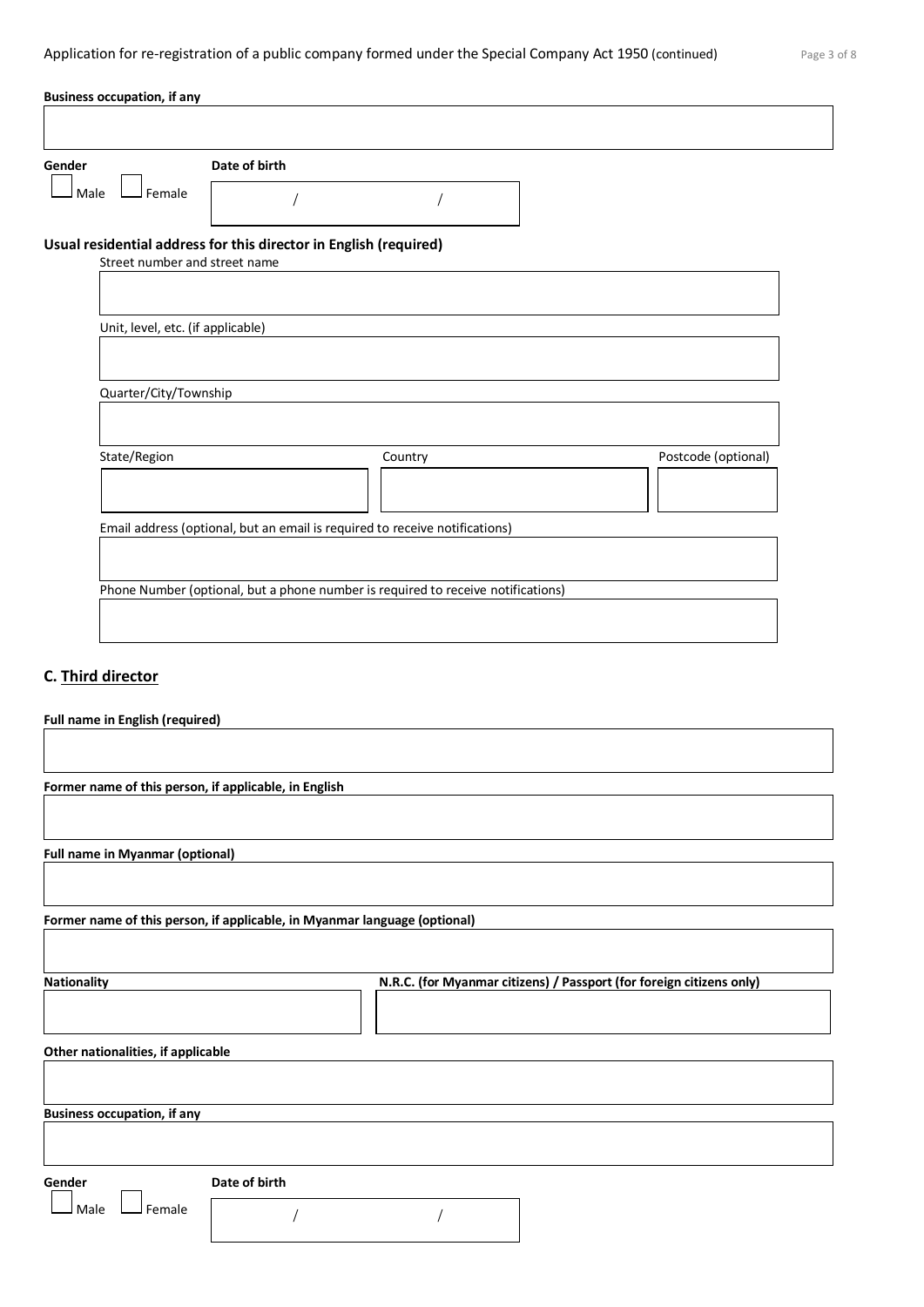#### **Usual residential address for this director in English (required)**

| Street number and street name     |                                                                                  |                     |
|-----------------------------------|----------------------------------------------------------------------------------|---------------------|
|                                   |                                                                                  |                     |
|                                   |                                                                                  |                     |
| Unit, level, etc. (if applicable) |                                                                                  |                     |
|                                   |                                                                                  |                     |
|                                   |                                                                                  |                     |
| Quarter/City/Township             |                                                                                  |                     |
|                                   |                                                                                  |                     |
|                                   |                                                                                  |                     |
| State/Region                      | Country                                                                          | Postcode (optional) |
|                                   |                                                                                  |                     |
|                                   |                                                                                  |                     |
|                                   | Email address (optional, but an email is required to receive notifications)      |                     |
|                                   |                                                                                  |                     |
|                                   |                                                                                  |                     |
|                                   | Phone Number (optional, but a phone number is required to receive notifications) |                     |
|                                   |                                                                                  |                     |
|                                   |                                                                                  |                     |
|                                   |                                                                                  |                     |

# **4. Name, address and other information for secretary, if applicable**

A company may have a secretary, but this is not required.

# *By signing this Application, the company affirms that the person named below is the secretary of the company. The company attests that the person named as secretary has consented in writing to act in this capacity.*

*Note: 1) The company must hold evidence of the secretary's written consent with the company records. 2) A copy of the secretary's national registration card (N.R.C) for Myanmar citizens and passport for foreign citizens must be attached to this Application.* 

**Full name in English (required)**

**Former name of this person, if applicable, in English**

**Full name in Myanmar (optional)**

**Former name of this person, if applicable, in Myanmar language (optional)**

**Nationality N.R.C. (for Myanmar citizens) / Passport (for foreign citizens only)**

**Other nationalities, if applicable**

**Business occupation, if any**

**Gender Date of birth**

 $\Box$  Female

/ /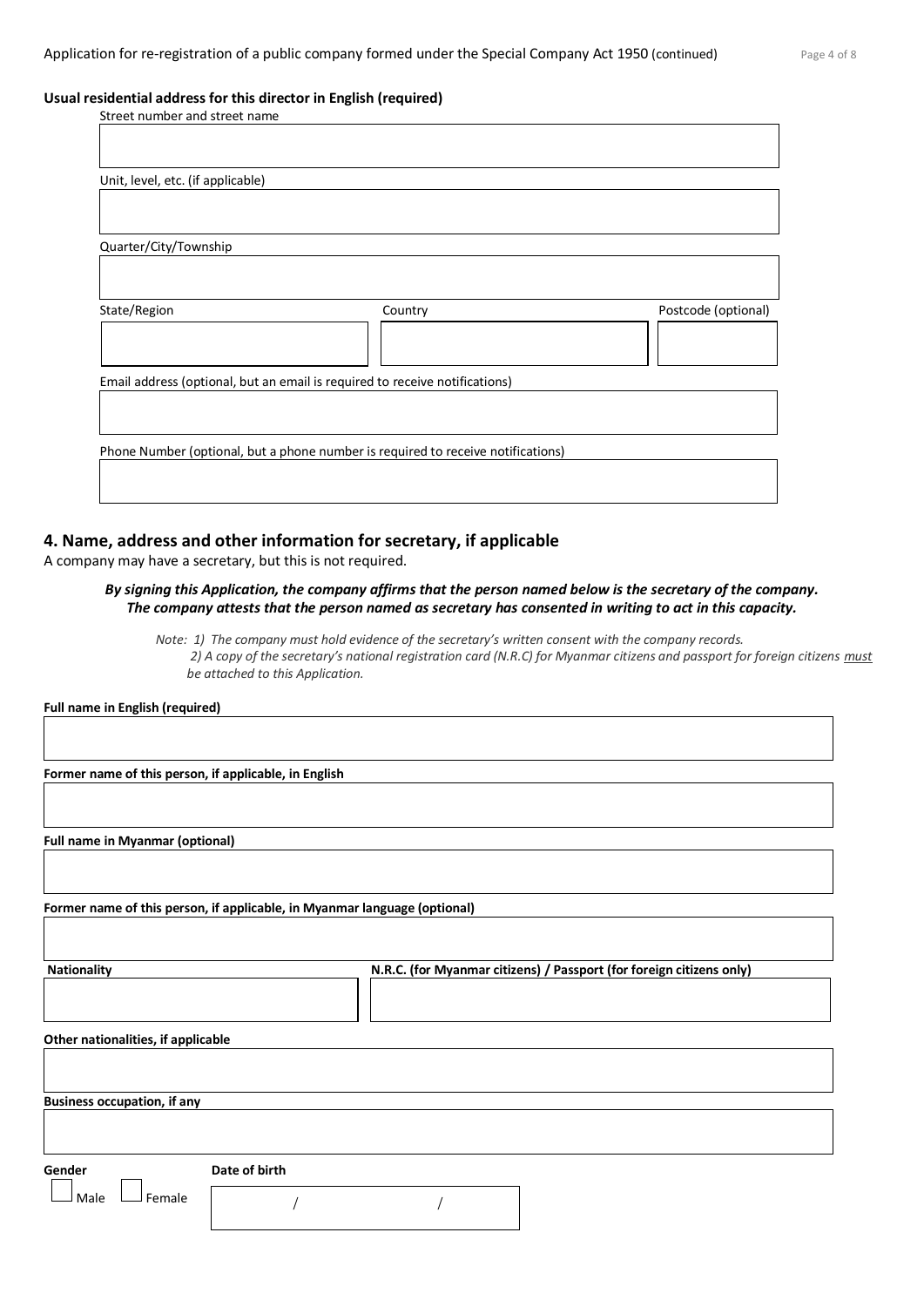┑

# **Usual residential address in English (required)**

Street number and street name

| Unit, level, etc. (if applicable) |         |                     |
|-----------------------------------|---------|---------------------|
|                                   |         |                     |
| Quarter/City/Township             |         |                     |
|                                   |         |                     |
| State/Region                      | Country | Postcode (optional) |
|                                   |         |                     |
| Email address                     |         |                     |
|                                   |         |                     |
| Phone Number                      |         |                     |
|                                   |         |                     |
|                                   |         |                     |

# **5. Registered office address (in English)**

| Street number and street name     |         |                     |
|-----------------------------------|---------|---------------------|
|                                   |         |                     |
|                                   |         |                     |
|                                   |         |                     |
| Unit, level, etc. (if applicable) |         |                     |
|                                   |         |                     |
|                                   |         |                     |
| Quarter/City/Township             |         |                     |
|                                   |         |                     |
|                                   |         |                     |
|                                   |         |                     |
| State/Region                      | Country | Postcode (optional) |
|                                   |         |                     |
|                                   |         |                     |
|                                   |         |                     |
|                                   |         |                     |

# **6. Address of principal place of business in the Union in English (if different to registered office)** Street number and street name

| Unit, level, etc. (if applicable) |         |                     |
|-----------------------------------|---------|---------------------|
|                                   |         |                     |
| Quarter/City/Township             |         |                     |
|                                   |         |                     |
| State/Region                      | Country | Postcode (optional) |
|                                   |         |                     |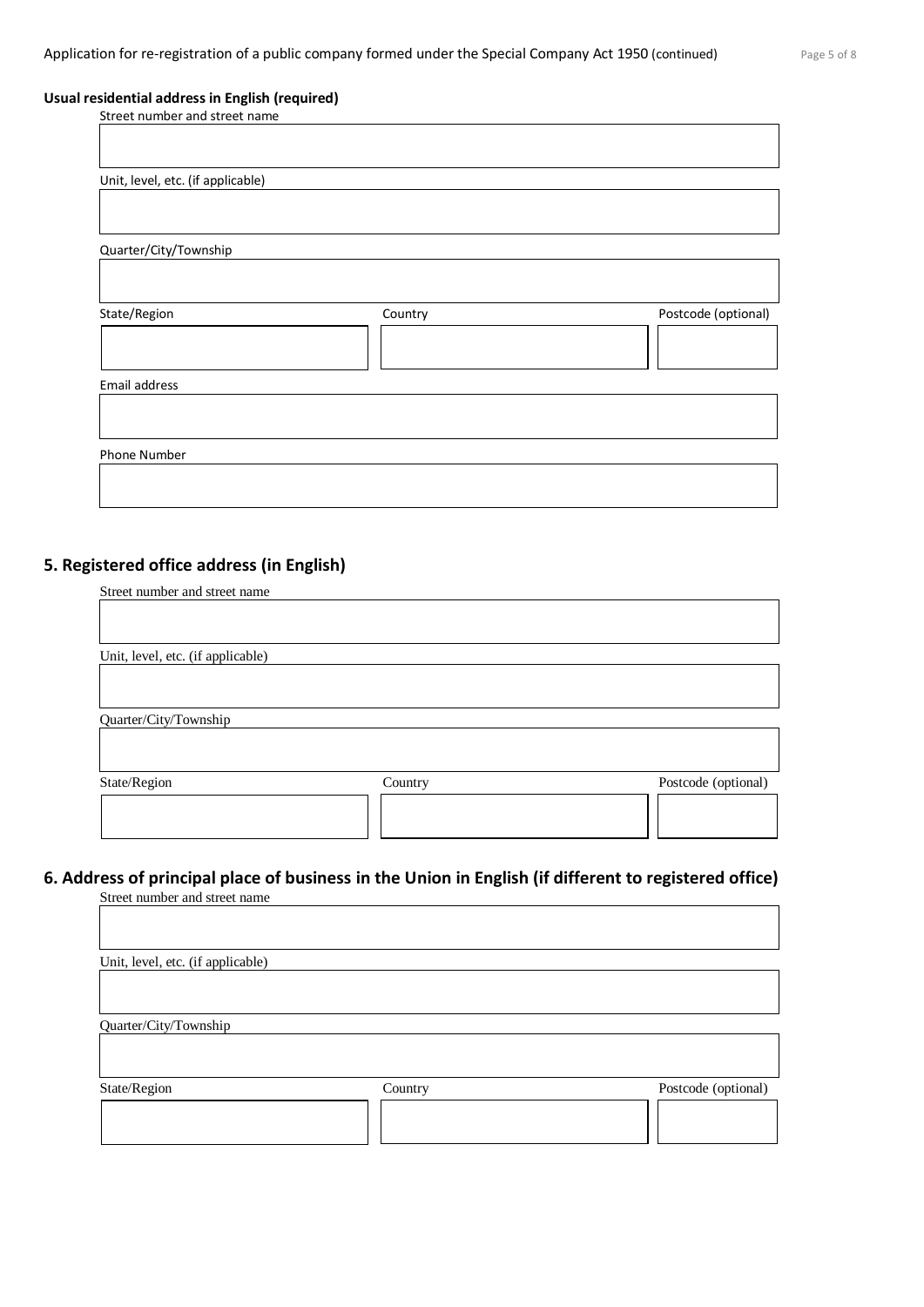# **7. Share capital**

| A. Total number of shares of all classes issued by the company:                      |  |
|--------------------------------------------------------------------------------------|--|
| B. The currency in which the company's share capital is denominated:<br>(MMK or USD) |  |
| C. Does the company have an ultimate holding company?<br>Yes l                       |  |

*This question only applies if the company has a member which is a corporate entity.*

*"Ultimate holding company", in relation to a body corporate, means a body corporate that is a holding company of the first-mentioned body corporate and is itself not a subsidiary of any body corporate.*

#### **Name of ultimate holding company**

| <b>Registration number (if applicable)</b> | Jurisdiction of incorporation |
|--------------------------------------------|-------------------------------|
|                                            |                               |
|                                            |                               |
|                                            |                               |

#### **D. Share capital structure**

| Share class code | Full title of class if not listed in the<br>share class code table below | Total number of<br>shares | Total amount paid on<br>these shares (if<br>applicable) | Total amount unpaid<br>on these shares (if<br>applicable) |
|------------------|--------------------------------------------------------------------------|---------------------------|---------------------------------------------------------|-----------------------------------------------------------|
|                  |                                                                          |                           |                                                         |                                                           |
|                  |                                                                          |                           |                                                         |                                                           |
|                  |                                                                          |                           |                                                         |                                                           |

*The following are standard share codes that may be used to complete the table above. If the company will have a class of shares that does not appear in this table below please enter the full title of the class in the space provided above.*

| Share class code | <b>Full title of share class</b> |  |
|------------------|----------------------------------|--|
| <b>ORD</b>       | Ordinary                         |  |
| A                | Class A shares                   |  |
| B                | Class B shares                   |  |
|                  | Class C shares                   |  |
| <b>EMP</b>       | Employee's shares                |  |
| <b>MGM</b>       | Management shares                |  |
| <b>RED</b>       | Redeemable shares                |  |
| PRF              | Preference shares                |  |
| <b>REDP</b>      | Redeemable-Preference shares     |  |

# **8. Members**

# **1. Number of members**

A public company may have any number of members.

# **2. List of members**

The company must attach to this Application a list of members which includes the following information:

a) If the member is a natural person, provide their full legal name and address in English, nationality, N.R.C (for Myanmar citizens) or passport number (for foreign citizens), gender and date of birth.

b) If the member is another entity registered in the Union (such as another company or registered overseas corporation), provide the entity name and registration number.

c) If the member is an entity that is not registered in the Union (such as a non-registered overseas company), provide the entity name, registration number (if any), address, jurisdiction, and contact person information.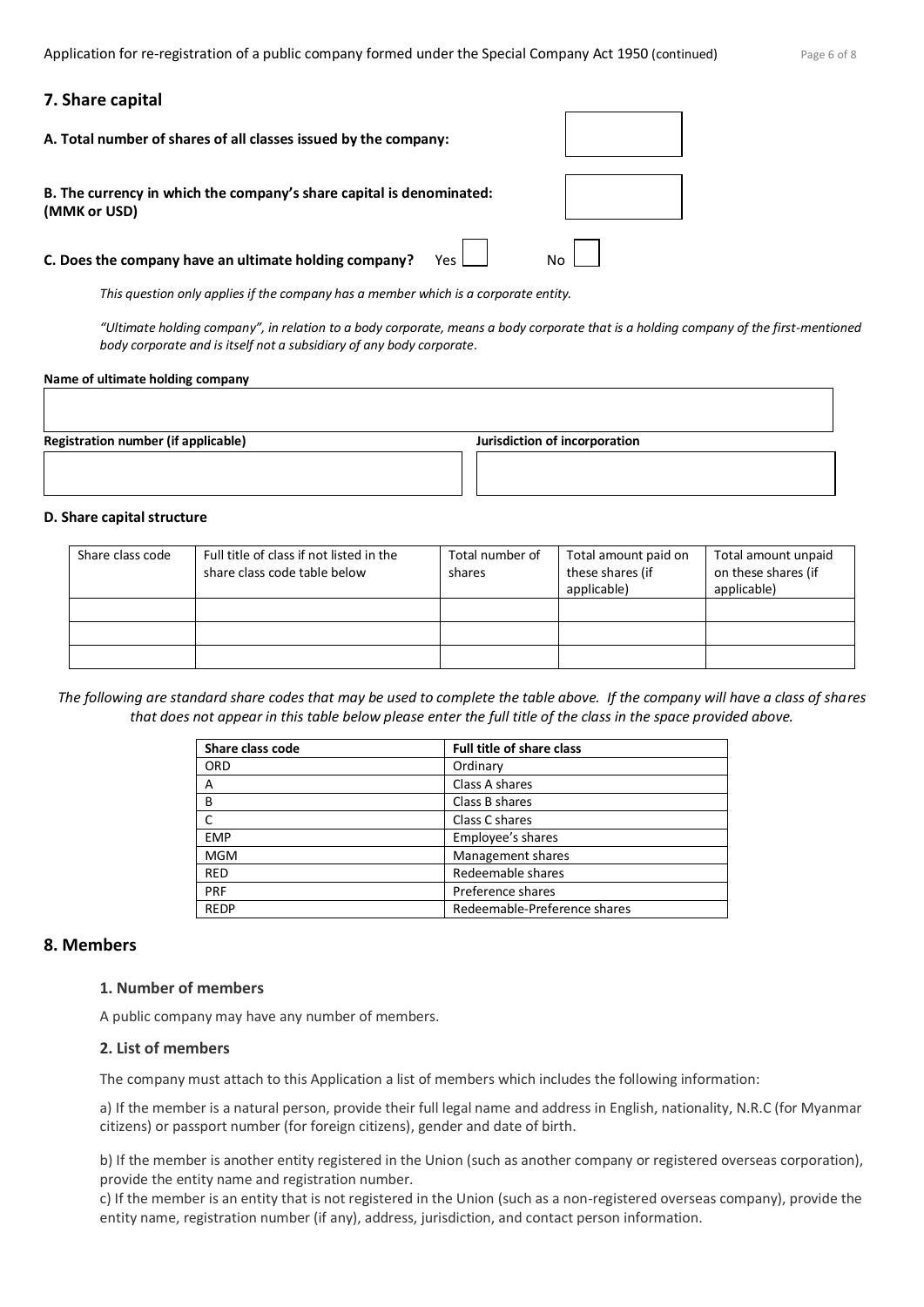d) For every member, state the class and number of shares issued to that member, the total amount paid on those shares and the total amount unpaid on those shares (if applicable).

Please submit additional pages containing all required information for members with this Application.

# *By signing this Application, the company hereby certifies that the company has attached a true and correct list of members and attests that each person named as a member has consented in writing to act in this capacity and subscribe for the shares allotted to them.*

# **9. Constitution**

The company must attach a copy of its constitution certified by a director to this Application.

Note: If the company continues to use its existing Memorandum of Association and Articles of Association, the objects expressed in the Memorandum of Association continue to apply until the end of the transition period, unless they are removed by amending the constitution in accordance with the Myanmar Companies Law 2017. The objects will be deemed to be removed after this time unless a notice in the prescribed form (*Form I-14 | Notice of special resolution to maintain objects*) is filed with the Registrar.

# *By signing this Application, the company hereby certifies that the company has attached a true and correct copy of its constitution certified by a director to this form.*

# **10. Prospectus or statement in lieu of prospectus**

The company must attach a copy of its prospectus (if any) and statement in lieu of prospectus previously registered with the Registrar and certified by a director.

#### **A. Prospectus**

Has the company previously registered a copy of its prospectus (if any) with the Registrar?

| Yes | No ∟ |  |
|-----|------|--|
|     |      |  |

# **B. Statement in lieu of prospectus**

Has the company previously registered a copy of its prospectus in lieu with the Registrar?



*By signing this Application, the company hereby certifies that the company has attached a true and correct copy of its prospectus (if any) and statement in lieu of prospectus certified by a director to this form.*

# **11. Signed by authorised person**

I certify that the information in this form and any document attached to this form are true and correct.

#### **Signature: \_\_\_\_\_\_\_\_\_\_\_\_\_\_\_\_\_\_\_\_\_\_\_\_\_\_\_\_\_\_\_\_\_\_\_\_\_\_\_\_\_\_\_\_\_\_\_\_\_**

# **Full name in English (required)**

# **12. Lodged by**

| Name:    |            |
|----------|------------|
|          |            |
|          |            |
| Address: | Telephone: |
|          |            |
|          | Email:     |